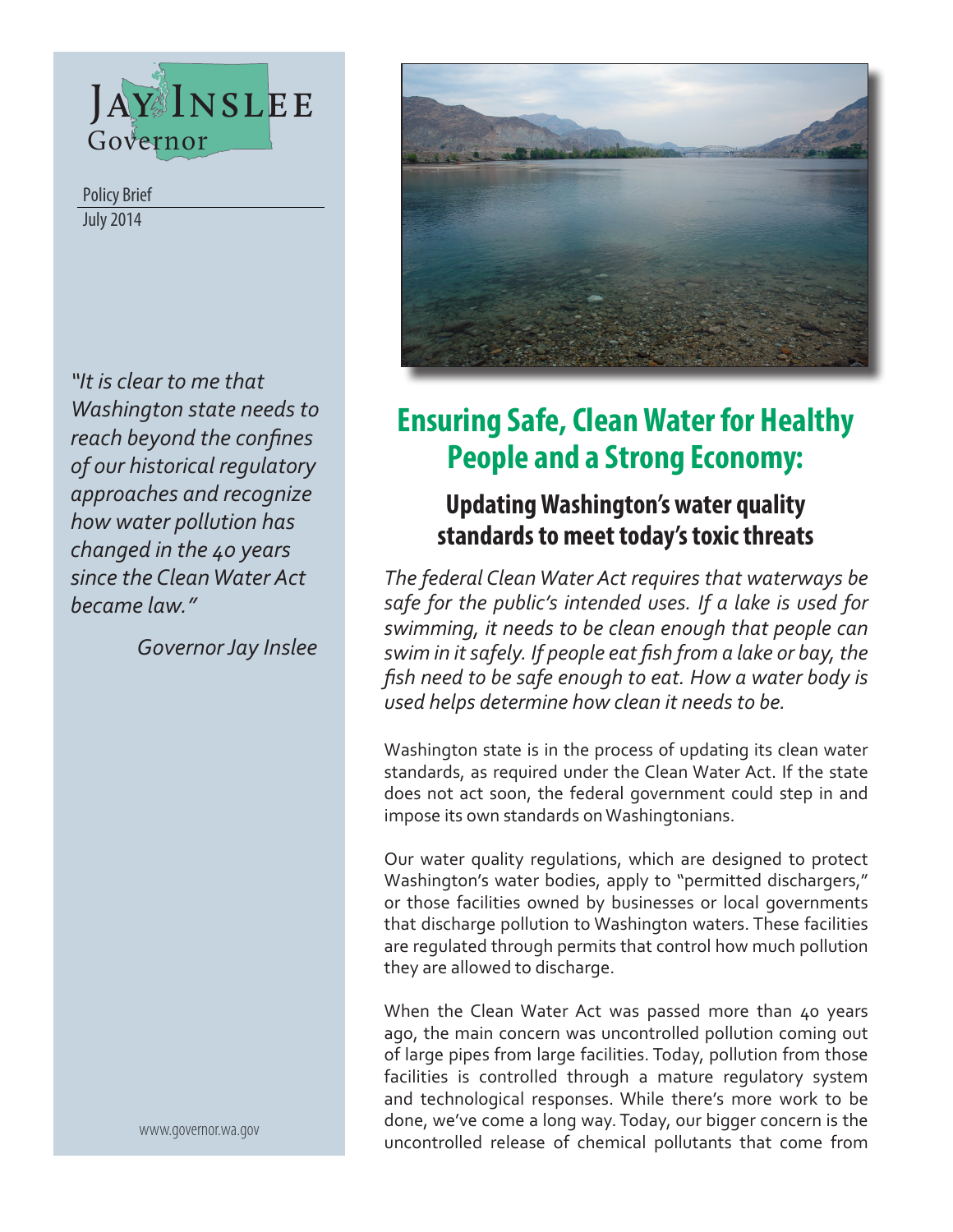diffuse, largely unregulated sources — from the brakes on our cars to the flame retardants in our furniture. Under the old regulatory approach, we would continue to ratchet down limits for permitted facilities without getting at the real problem and without adequately protecting Washingtonians from real toxic threats. It's time for a new approach.

# **Governor Inslee's approach**

In updating Washington's water quality standards, Governor Jay Inslee believes we must find an approach that recognizes how water pollution has changed in the four decades since the Clean Water Act became law. And he has insisted that Washington's approach must do three things: protect all Washingtonians, including those who eat a lot of fish; protect clean water; and protect our economy. Choosing between these priorities is not an option. After close study and much work, the Governor has charted an innovative new course that accomplishes this goal by tightening standards to protect high consumers of Washington fish and going after toxic pollution at its source while making it possible for businesses and local governments to meet the new standards.

# **Revising our water quality standards**

Current standards — set in the early 1990s — assumed that people eat 6.5 grams of Washington fish per day, or about a serving a month. We know that many people in this state — such as Native Americans and recreational fishers — eat much more fish than this. Our regulations need to reflect this fact and protect all Washingtonians.

Under the Governor's approach, water quality standards will be designed to protect people who eat 175 grams (about one serving) of Washington fish per day, instead of today's unrealistically low rate.

The state's cancer risk rate will be set at  $10^{-5}$ , meaning that if a person were to eat a 175-gram serving of fish from Washington waters every day for 70 years, he or she would have a 1-in-100,000 chance of developing cancer. In about 70 percent of cases, standards will be more protective. In other cases where this cancer risk rate would result in a less protective standard than we currently have, today's standards will be maintained.

A separate approach will be used for arsenic, which is a naturally occurring element in waters throughout the state. Our current standard for arsenic is not attainable and essentially meaningless because it is set below levels that occur naturally in much of our surface water and groundwater. Governor Inslee proposes to use the federal drinking water standard for arsenic. By setting the new standard at drinking water levels, industrial dischargers won't be asked to meet an impossible standard.

#### **Ensuring compliance with standards is possible**

In some cases it will be difficult or impossible to meet these new standards without regulatory tools that recognize this challenge. A permitted discharger may be required to comply with limits on a chemical even if it isn't the source of that chemical in the discharge. In some cases, technologies may not yet be available to remove toxics down to the standards. And in some cases, reduction efforts could take far longer than the standard five-year period of most permits. The Governor's proposal includes implementation tools to address these situations while requiring dischargers to take all appropriate actions to reduce pollution.

This will include a tool the state has never used: variances. When meeting certain standards is not possible, variances could provide municipalities and businesses the time needed to achieve compliance as long as they are taking active and consistent steps toward meeting those standards.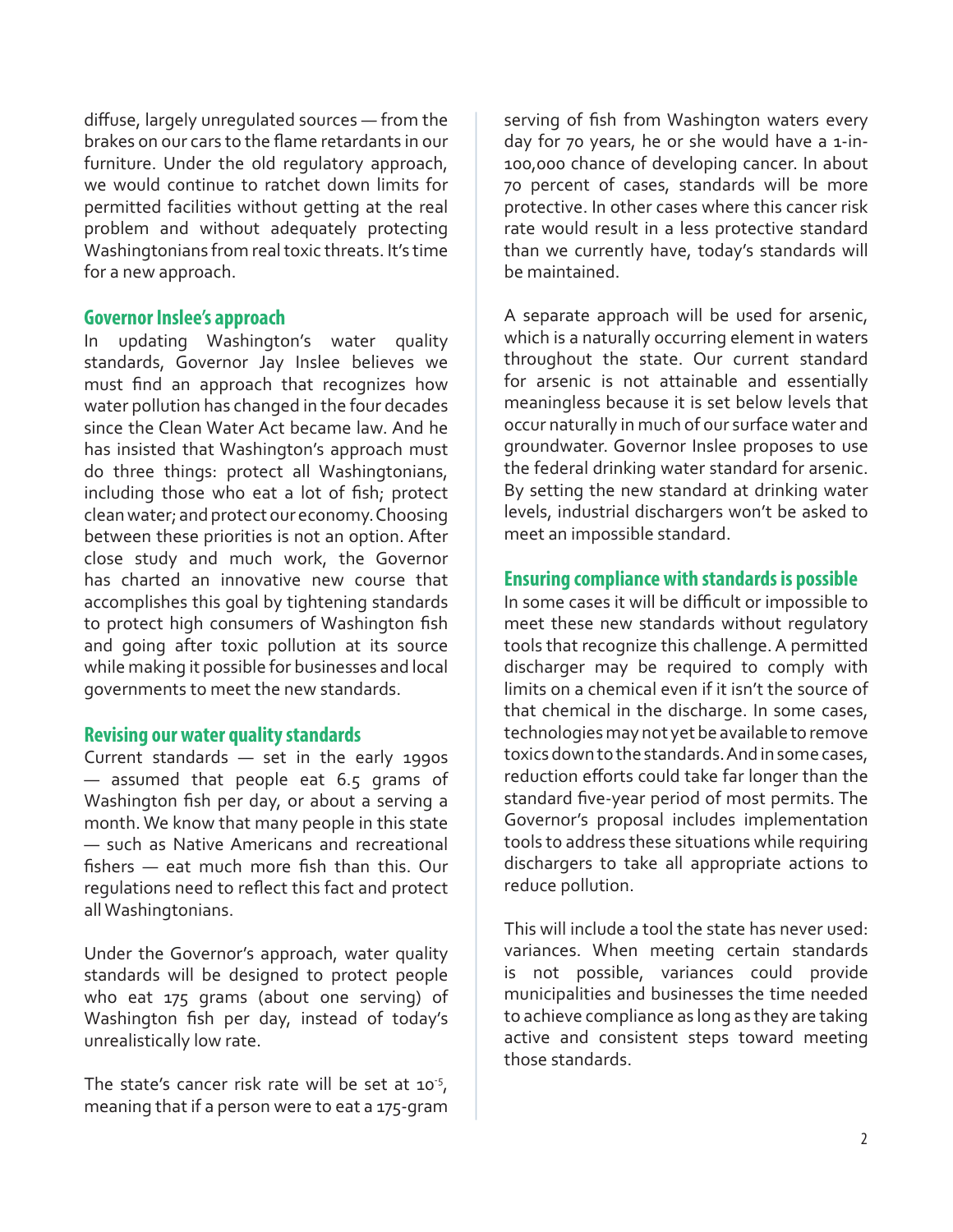

# **Attacking pollution at its source**

While we are increasing levels of protection on discharges from permitted facilities, the fact remains that facilities are often not the sources of the chemicals we are most concerned about. Focusing only on these facilities will have limited benefit in reducing toxics regulated under this rule and will not address the larger universe of unregulated contaminants.

Much of this unregulated pollution is simply unnecessary, existing only because there are no requirements or incentives to avoid the use of chemicals that threaten people and the environment. Governor Inslee is proposing a new approach that targets known, unregulated toxic threats, discourages introducing problem chemicals into widespread commerce when safer approaches are available, and focuses efforts to find and eliminate sources of toxic pollution across the state.

The Governor's proposal would:

# *1.Move immediately to combat known, highpriority pollution.*

- » Direct the departments of Health and Ecology to identify and report on actions to address the following toxic threats:
	- PCBs, a toxic chemical found in fish around the state
	- Phthalate plasticizers, a suspected endocrine disruptor found in many consumer products
	- Toxic flame retardants that pose cancer and reproductive risks in the home and workplace
	- Zinc, which is harmful to aquatic invertebrates and plants and comes from sources such as roofing and tires
- » Direct the Department of Ecology to use Chemical Action Plans to identify actions to reduce threats from priority chemicals.